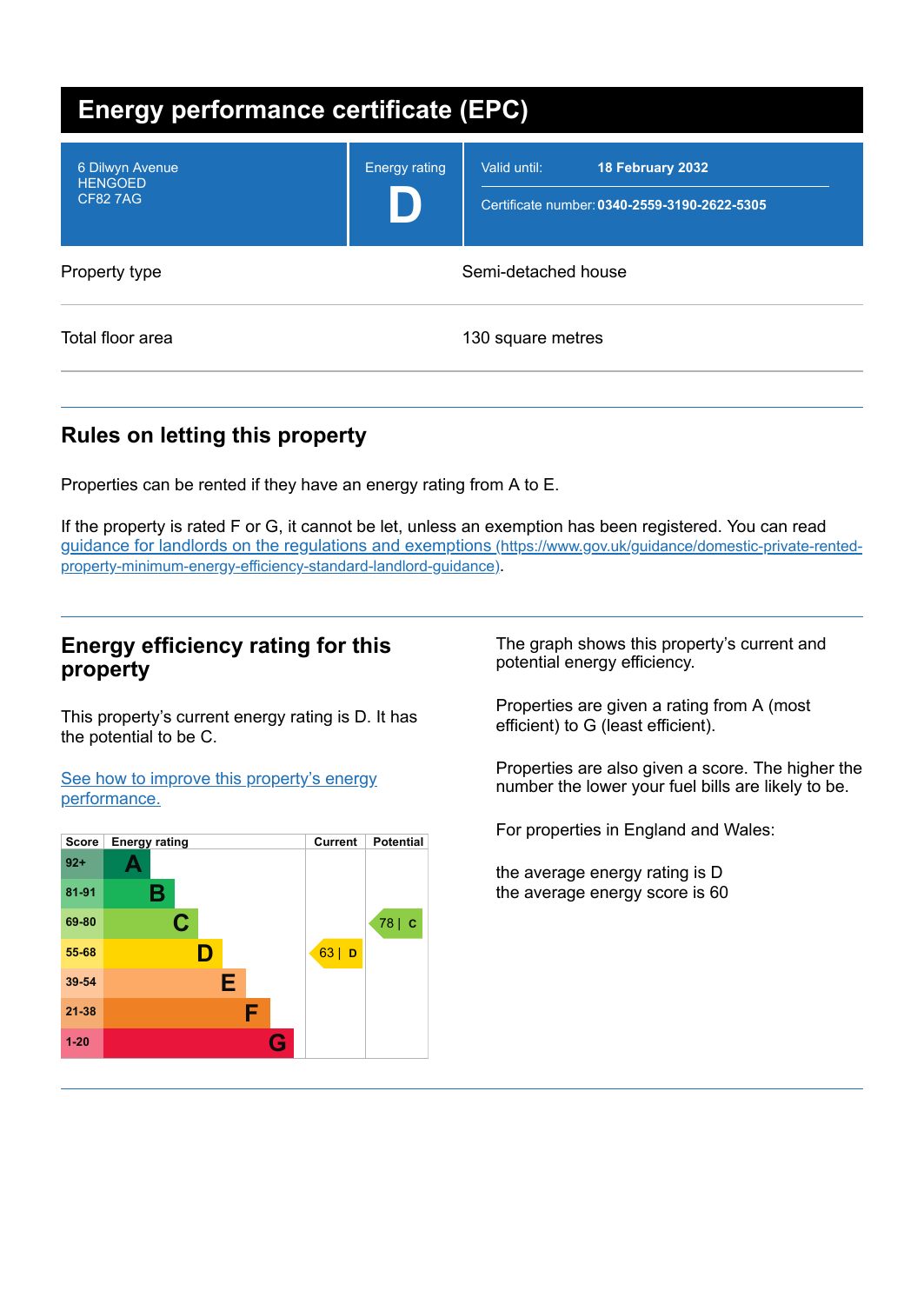# **Breakdown of property's energy performance**

This section shows the energy performance for features of this property. The assessment does not consider the condition of a feature and how well it is working.

Each feature is assessed as one of the following:

- very good (most efficient)
- good
- average
- poor
- very poor (least efficient)

When the description says "assumed", it means that the feature could not be inspected and an assumption has been made based on the property's age and type.

| <b>Feature</b>       | <b>Description</b>                                      | Rating    |
|----------------------|---------------------------------------------------------|-----------|
| Wall                 | Granite or whinstone, as built, no insulation (assumed) | Very poor |
| Wall                 | Granite or whinstone, with external insulation          | Good      |
| Roof                 | Pitched, 300 mm loft insulation                         | Very good |
| Roof                 | Roof room(s), no insulation (assumed)                   | Very poor |
| Window               | Fully double glazed                                     | Good      |
| Main heating         | Boiler and radiators, mains gas                         | Good      |
| Main heating control | Programmer, room thermostat and TRVs                    | Good      |
| Hot water            | From main system, no cylinder thermostat                | Average   |
| Lighting             | Low energy lighting in all fixed outlets                | Very good |
| Floor                | Solid, no insulation (assumed)                          | N/A       |
| Secondary heating    | None                                                    | N/A       |

### **Primary energy use**

The primary energy use for this property per year is 262 kilowatt hours per square metre (kWh/m2).

### **Additional information**

Additional information about this property:

• Stone walls present, not insulated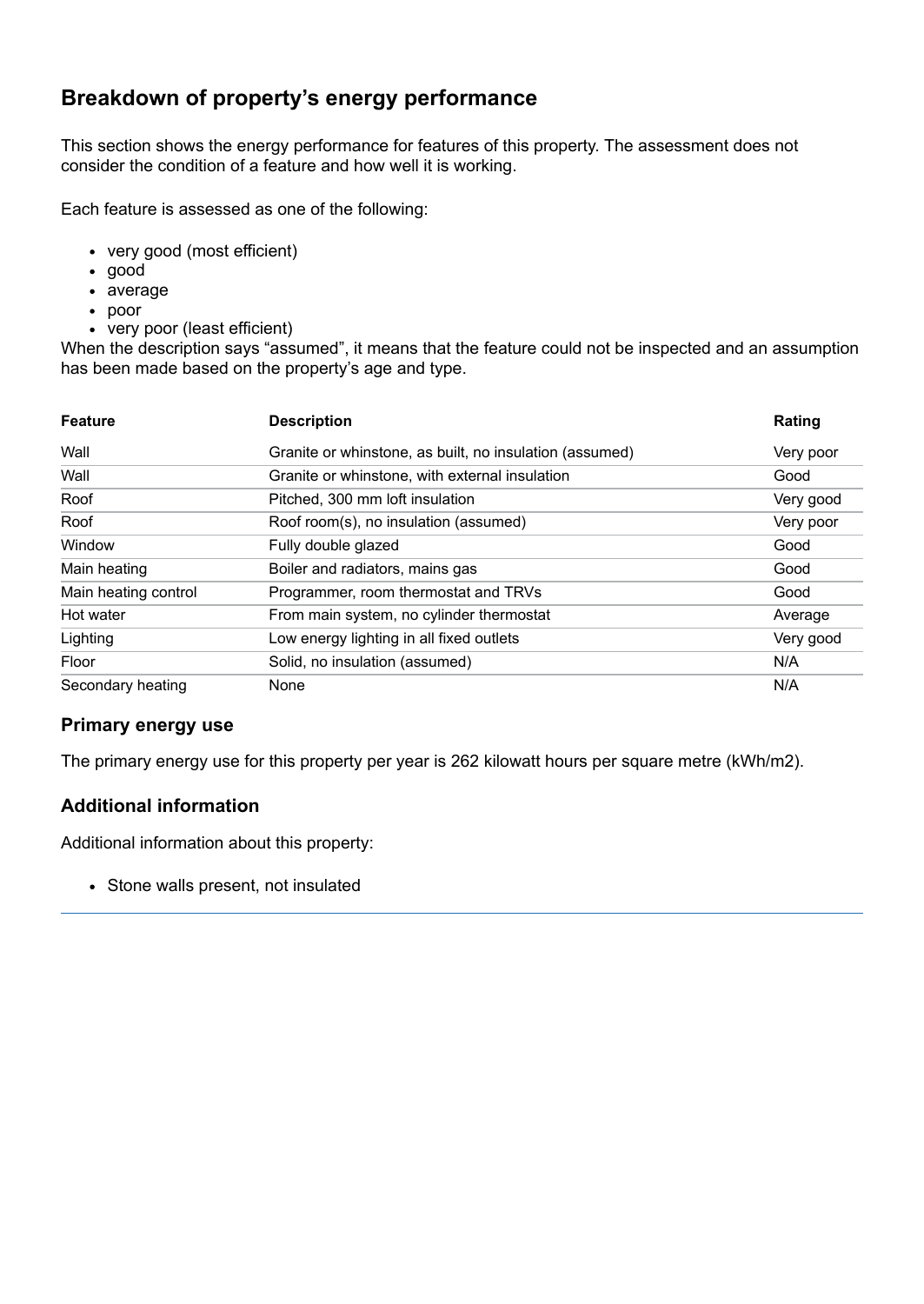| <b>Environmental impact of this</b><br>property                                                        |                 | This property produces                                                                                                                        | 6.0 tonnes of CO2 |
|--------------------------------------------------------------------------------------------------------|-----------------|-----------------------------------------------------------------------------------------------------------------------------------------------|-------------------|
| This property's current environmental impact<br>rating is D. It has the potential to be C.             |                 | This property's potential<br>production                                                                                                       | 3.6 tonnes of CO2 |
| Properties are rated in a scale from A to G<br>based on how much carbon dioxide (CO2) they<br>produce. |                 | By making the recommended changes, you<br>could reduce this property's CO2 emissions by<br>2.4 tonnes per year. This will help to protect the |                   |
| Properties with an A rating produce less CO2                                                           |                 | environment.                                                                                                                                  |                   |
| than G rated properties.                                                                               |                 | Environmental impact ratings are based on<br>assumptions about average occupancy and                                                          |                   |
| An average household<br>produces                                                                       | 6 tonnes of CO2 | energy use. They may not reflect how energy is<br>consumed by the people living at the property.                                              |                   |

# <span id="page-2-0"></span>**How to improve this property's energy performance**

Making any of the recommended changes will improve this property's energy efficiency.

If you make all of the recommended changes, this will improve the property's energy rating and score from D (63) to C (78).

| <b>Recommendation</b>                   | <b>Typical installation cost</b> | <b>Typical yearly saving</b> |
|-----------------------------------------|----------------------------------|------------------------------|
| 1. Internal or external wall insulation | £4.000 - £14.000                 | £44                          |
| 2. Floor insulation (solid floor)       | £4.000 - £6.000                  | £33                          |
| 3. Solar water heating                  | £4.000 - £6.000                  | £155                         |
| 4. Solar photovoltaic panels            | £3,500 - £5,500                  | £357                         |

## **Paying for energy improvements**

Find energy grants and ways to save energy in your home. [\(https://www.gov.uk/improve-energy-efficiency\)](https://www.gov.uk/improve-energy-efficiency)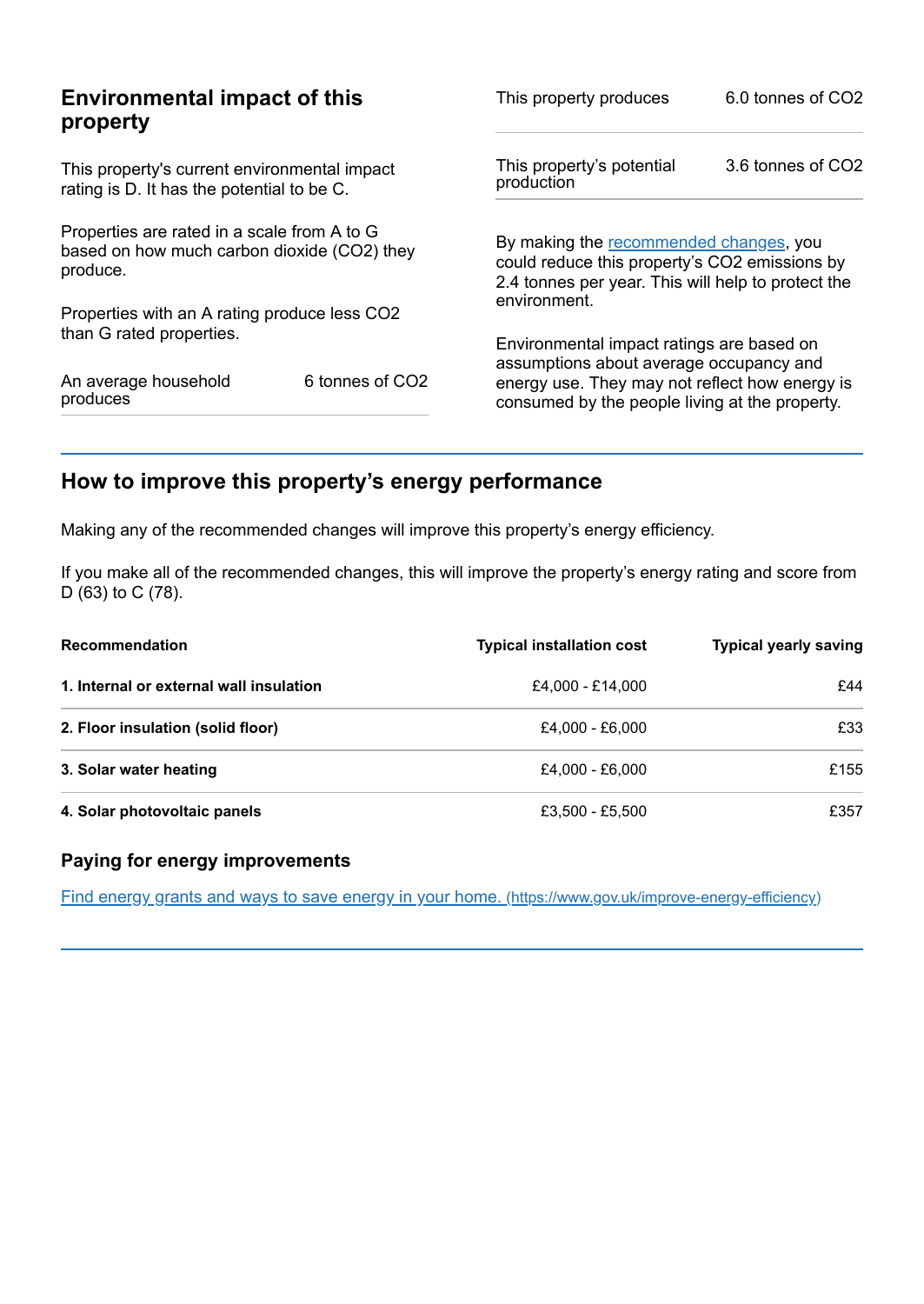# **Estimated energy use and potential savings**

| Estimated yearly energy<br>cost for this property | £1170 |
|---------------------------------------------------|-------|
| Potential saving                                  | £231  |

The estimated cost shows how much the average household would spend in this property for heating, lighting and hot water. It is not based on how energy is used by the people living at the property.

The estimated saving is based on making all of the [recommendations](#page-2-0) in how to improve this property's energy performance.

For advice on how to reduce your energy bills visit Simple Energy Advice [\(https://www.simpleenergyadvice.org.uk/\)](https://www.simpleenergyadvice.org.uk/).

#### **Heating use in this property**

Heating a property usually makes up the majority of energy costs.

| Estimated energy used to heat this property                                                                                                                                                           |
|-------------------------------------------------------------------------------------------------------------------------------------------------------------------------------------------------------|
| 16788 kWh per year                                                                                                                                                                                    |
| 5331 kWh per year                                                                                                                                                                                     |
| Potential energy savings by installing                                                                                                                                                                |
| Amount of energy saved                                                                                                                                                                                |
| 1057 kWh per year                                                                                                                                                                                     |
| You might be able to receive Renewable Heat<br>Incentive payments (https://www.gov.uk/domestic-<br>renewable-heat-incentive). This will help to reduce<br>carbon emissions by replacing your existing |
|                                                                                                                                                                                                       |

renewable heat. The estimated energy required for space and water heating will form the basis of the payments.